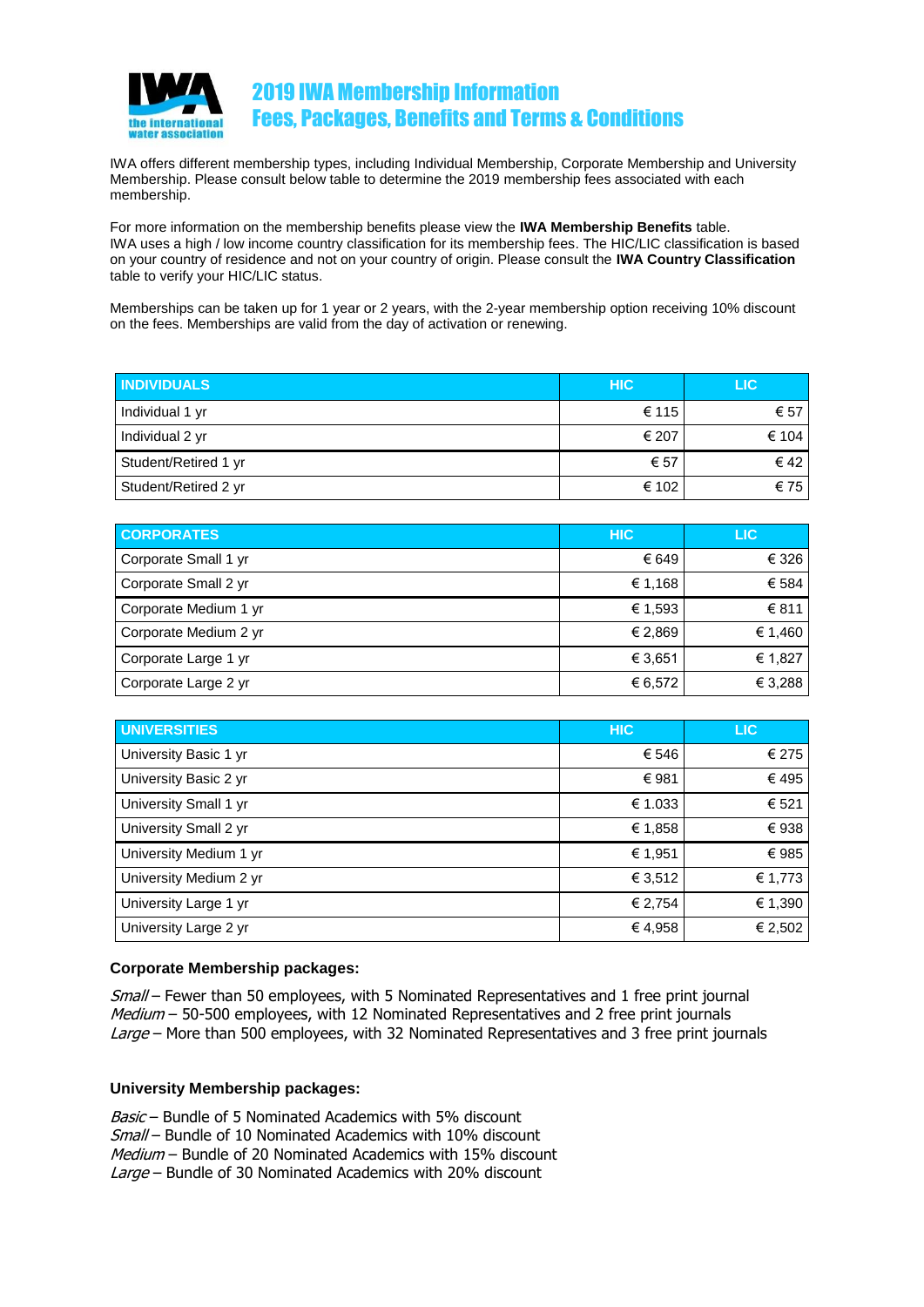

# 2019 IWA Membership Information Fees, Packages, Benefits and Terms & Conditions

| <b>IWA Membership</b>                                                                                                      | <b>INDIVIDUAL</b> |                | <b>CORPORATE</b> |              |                | <b>UNIVERSITY</b> |              |              |              |       |
|----------------------------------------------------------------------------------------------------------------------------|-------------------|----------------|------------------|--------------|----------------|-------------------|--------------|--------------|--------------|-------|
| <b>Benefits</b>                                                                                                            | Full              | <b>Student</b> | <b>Retired</b>   | Small        | Medium         | Large             | <b>Basic</b> | Small        | Medium       | Large |
| Profile on and access to<br><b>IWA Connect</b>                                                                             | ✓                 |                |                  |              |                | ✓                 |              |              |              |       |
| The Source- membership<br>magazine (print and online)                                                                      | ✓                 |                |                  | ✓            |                | ✓                 | $\checkmark$ | ✓            |              |       |
| Nominated Academics <sup>a</sup>                                                                                           |                   |                |                  |              |                |                   | 5            | 10           | 20           | 30    |
| Nominated<br>Representatives <sup>b</sup>                                                                                  |                   |                |                  | 5            | 12             | 32                |              |              |              |       |
| Free print journals                                                                                                        |                   |                |                  | 1            | $\overline{c}$ | 3                 |              |              |              |       |
| Discounts on digital journal<br>subscriptions                                                                              |                   |                |                  | $\checkmark$ | $\checkmark$   | $\checkmark$      |              |              |              |       |
| Discounts on Exhibition<br>Fees                                                                                            |                   |                |                  | ✓            | ✓              | $\checkmark$      | $\checkmark$ | $\checkmark$ | $\checkmark$ |       |
| Specialist Group<br>participation                                                                                          | ✓                 |                | $\checkmark$     |              |                |                   |              |              |              |       |
| Discount on IWA<br>Publishing books (25%)                                                                                  | ✓                 |                | ✓                |              |                |                   |              |              |              |       |
| Discount on IWA event<br>fees                                                                                              | ✓                 |                | $\checkmark$     |              |                |                   |              |              |              |       |
| Discount on Pay-per-view<br>articles (25%)                                                                                 | $\checkmark$      |                |                  |              |                |                   |              |              |              |       |
| Discount on TWO IWA<br>Publishing journals *                                                                               | ✓                 |                |                  |              |                |                   |              |              |              |       |
| Discount on ONE online<br>IWA Publishing journal<br>$(50\%)$ *                                                             |                   |                |                  |              |                |                   |              |              |              |       |
| IWA Learn: free webinars,<br>discounts on professional<br>development courses, and<br>free access to learning<br>resources | $\checkmark$      | $\checkmark$   | ✓                |              |                |                   |              |              |              |       |

<sup>a</sup> Nominated Academics are selected members of staff/students of a University Member. They receive the same benefits as an individual member.<br><sup>b</sup> Nominated Representatives are selected members of staff of a Corporate Member. They receive the same benefits as an

individual member, with the exception of individual journal subscription at the discounted rate (denoted with \*)